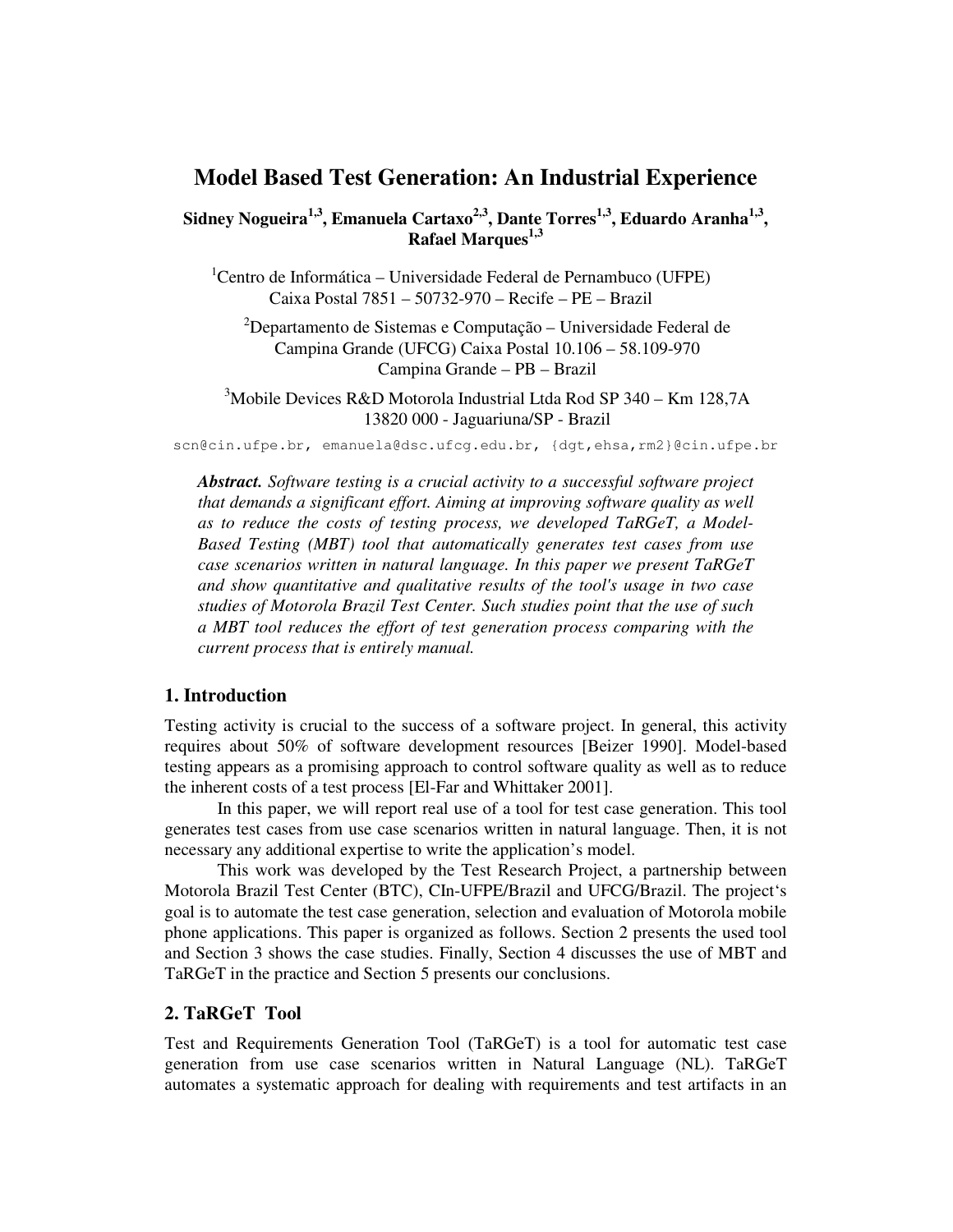integrated way. The tool is based on the approach presented in [Cabral and Sampaio 2006] and it is discussed next.

The possible scenarios are specified as use cases using NL and a template that supports automatic processing. An example of a use case is showed in Figure 1. The use case is called "Moving a message from inbox to the Hot Messages folder". The main flow is "The message is moved to hot message folder" (Figure  $1(a)$ ), where the user selects his favorite message and moves it to the hot message folder. The alternative flow (Figure 1(b)) represents a situation that the message is not moved to hot message folder because the message storage is full. The flows are described through steps (**Step Id**) that include a **User Action**, the respective **System Response** and **System State** (the necessary conditions to occur the system response).

| Main Flow<br>From Step: START<br>To Step: END | Description: The message is moved to Hot Messages folder   |              |                                                           |                                                                                                                  |                                                            |                     |                                          |
|-----------------------------------------------|------------------------------------------------------------|--------------|-----------------------------------------------------------|------------------------------------------------------------------------------------------------------------------|------------------------------------------------------------|---------------------|------------------------------------------|
| Step Id                                       | <b>User Action</b>                                         | System State | System Response                                           |                                                                                                                  | Alternative Flow                                           |                     |                                          |
| 1M                                            | Go to "Message<br>Center"                                  |              | "Hot Messages"<br>folder is displayed                     | Description: The message is not moved to Hot Messages folder because message<br>storage is full<br>From Step: 4M |                                                            |                     |                                          |
| 2 <sub>M</sub>                                | Go to "Inbox"                                              |              | All inbox messages<br>are displayed                       |                                                                                                                  |                                                            |                     |                                          |
| 3M                                            | Scroll to a message                                        |              | Message is<br>highlighted                                 | To Step: END<br>Step Id                                                                                          | <b>User Action</b>                                         | <b>System State</b> | System Response                          |
| <b>4M</b>                                     | Go to "Context<br>Sensitive Menu"                          |              | "Move to Hot<br>Messages" option is<br>displayed          | $1\text{Å}$                                                                                                      | Select "Move to Hot Message storage is<br>Messages" option | ful11               | "Memory required"<br>dialog is displayed |
|                                               |                                                            |              |                                                           | 2 <sub>A</sub>                                                                                                   | Confirm memory<br>information dialog                       |                     | Message content is                       |
| <b>5M</b>                                     | Select "Move to Hot Message storage is<br>Messages" option | not full     | "Message moved to<br>Hot Messages folder"<br>is displayed |                                                                                                                  |                                                            |                     | displayed                                |
|                                               | $\left( a\right)$                                          |              |                                                           |                                                                                                                  |                                                            | (b)                 |                                          |

**Figure 1 - Template** 

The TaRGeT strategy for test cases generation consists in obtaining a formal LTS behavioral model from use cases. Then, test cases are generated using a test case extraction algorithm. The LTS model is built by following the steps id. Figure 2 shows the LTS model generated from the use case presented in Figure 1. For each "step id" is created a transition with user action, system state and system response.



**Figure 2 – LTS behavioral model** 

Each path of the LTS model generates a test case. A path can be obtained from the LTS behavioral model using the Depth First Search method (DFS), by traversing an LTS starting from the initial state [Cartaxo, Neto and Machado 2007]. As a general coverage criterion, all labelled transitions need to be covered by at least one test case. For instance, the model showed in Figure 2 results in the generation of two test cases.

## **3. Cases Studies**

The main objective of the performed cases studies was to assess the impacts and benefits of using TaRGeT in test design activities inside Motorola. Two case studies were run with different mobile phone applications from the messaging domain, which deal with short-messages, multimedia messages, and so on. From now on, we refer to them as Case Study 1 and Case Study 2. For comparison purpose, it was decided to execute the current manual test design process (MTD) and the test design supported by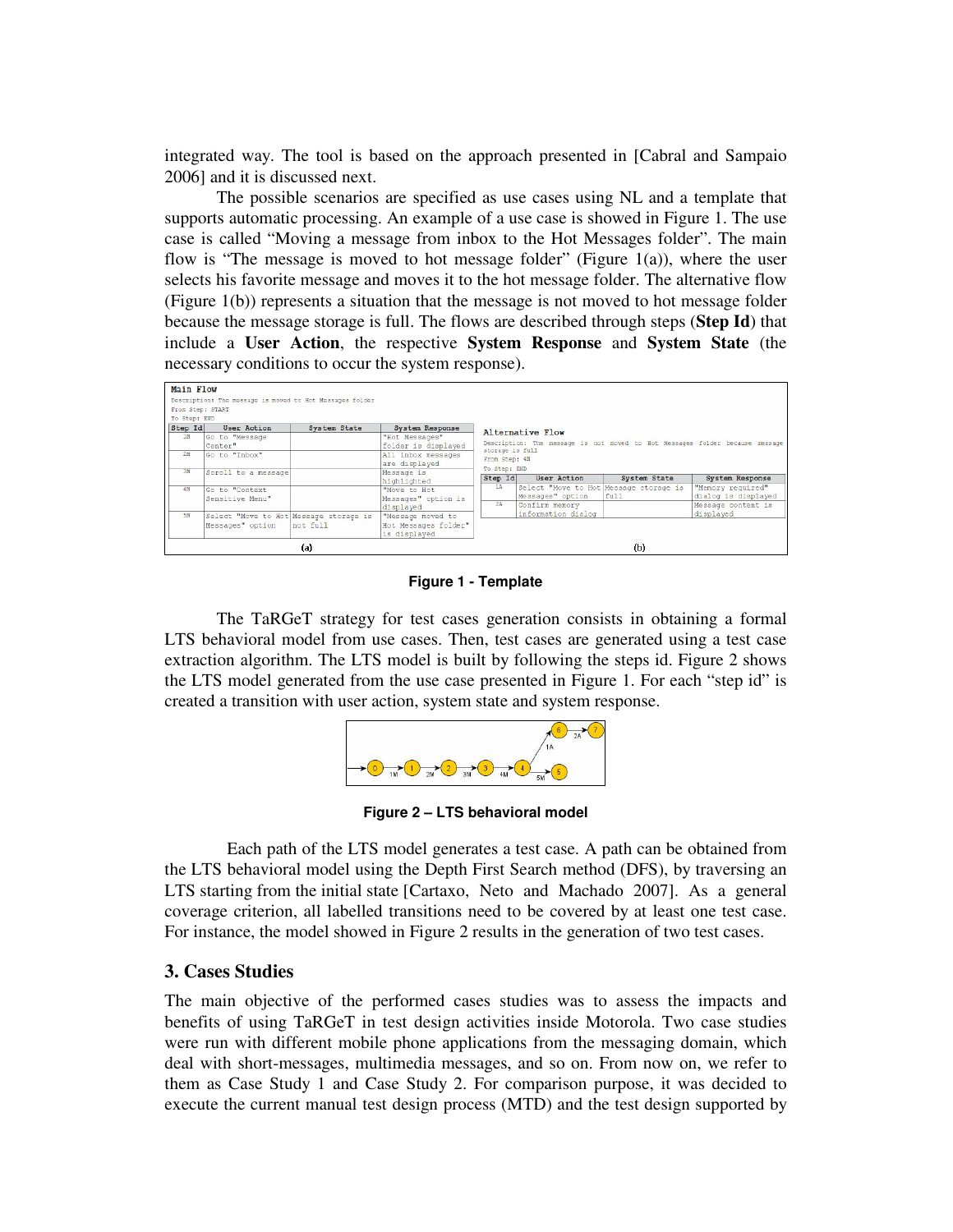TaRGeT (TTD) in both case studies. The comparison takes into account the number of test cases, the requirements coverage and the demanded effort.

In the case studies execution, some barriers was been found due to the impossibility of allocating resources (people) by teams test partners. As these teams execute a great volume of daily work, then they can not be able to allocate resources full time for the case studies execution. This way, we allocate resources of our team to execute testing design activities during the case studies. However, the participants of our research team were trained and supervised by the experienced test designers. In this way, we reduced the cost of our partners.

 The current MTD process can be split in three main stages: analysis, design and technical review. Analysis comprises understanding of the application requirements, writing a draft of the behavior to be tested and estimating the number of tests to be written for each requirement. Design comprises writing setup, initial conditions and procedures for the tests. Technical review includes all the activities concerning the inspection and rework of the test cases.

 The TTD process follows a similar structure, but it splits the design stage in writing use cases and generating tests with TaRGeT. Because the available version of the tool at that moment misses setup information, manual writing of setup is required. Similarly, this process splits technical review in validation of use cases and inspection of setup values. We did not inspect the procedures of the test cases, since they are automatically generated from validated use cases.

 During our case studies, we verified that the analysis stage was not influenced by TaRGeT's usage. For this reason, only the design and technical review stages are discussed in the rest of this paper. Next, we discuss about the artifacts and metrics of the case studies.

## **3.1 Use Case Documents**

Before writing the use cases, we used a graphical tool to sketch a behavior application model based on requirements and graphical use interface specifications. The sketches drove and simplified the writing of the use case scenarios. In Case Study 1, the use cases were validated in a simplified way, however in Case Study 2, the use cases were validated by a rigorous technical review. Then, the use cases were reworked and approved based on the observations of the reviewer. Table 1 summarizes the information about the produced use cases.

|                      | <b>Case Study 1</b> | <b>Case Study 2</b> |
|----------------------|---------------------|---------------------|
| <b>Total pages</b>   | 11                  | 12                  |
| $N^{\circ}$ of Flows | 48                  | 31                  |
| $N^{\circ}$ of UCs   |                     |                     |
| Effort (h)           | 10:10               | 14:44               |

**Table 1 - Produced Use Cases in TTD approach** 

\* includes review and rework tasks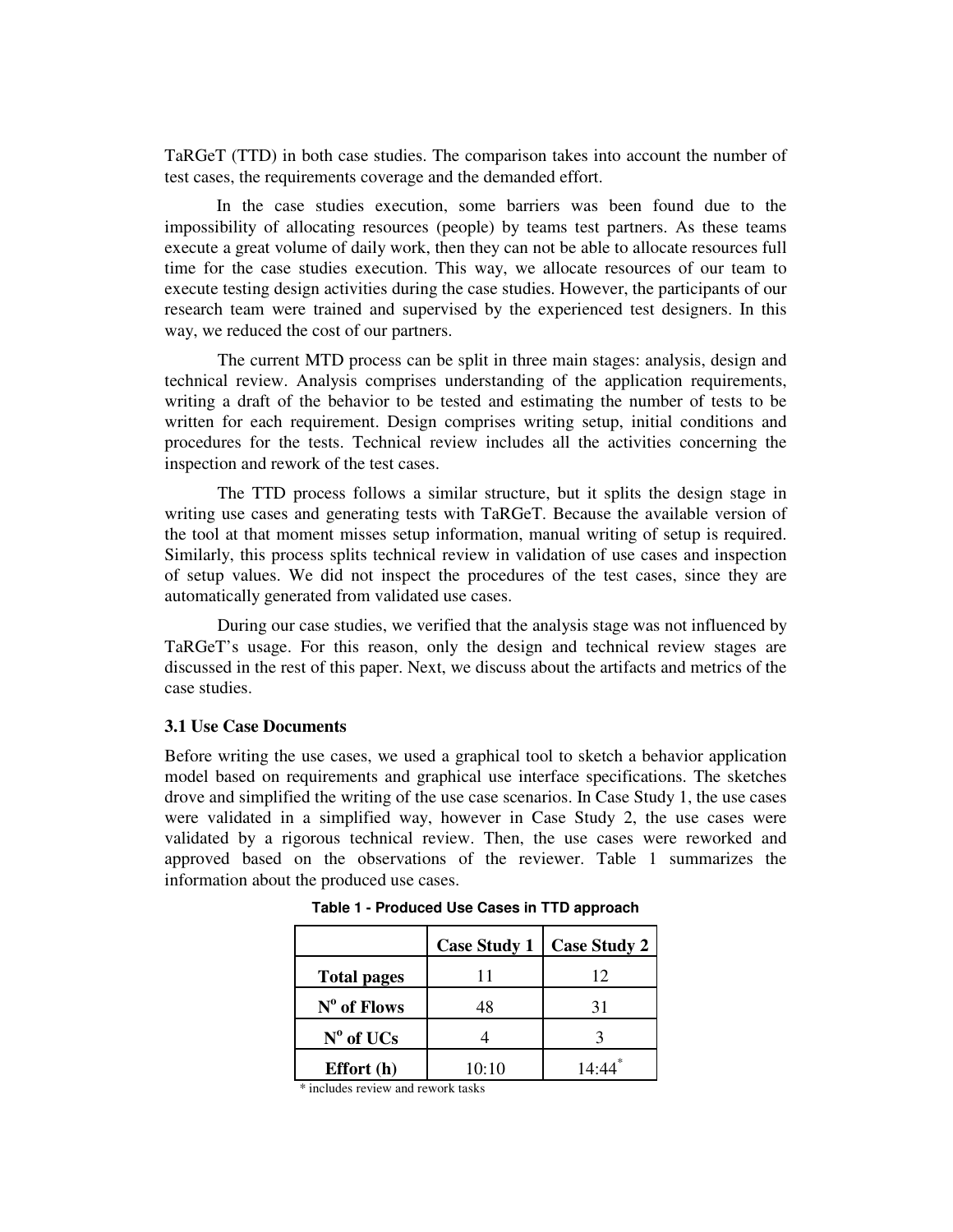#### **3.2 Number of Test Cases and Requirements Coverage**

In Case Study 1, 92 test cases were created using MTD and 268 were generated using TTD. Comparing the two test suites, we can see a significant increase in size (391%). This increase was a result of the detailed use case specifications, where several scenarios not too relevant were explored exhaustively. This problem was also a consequence of the lack of experience of use case's author and the absence of a validation of the use cases documents by a MTD team.

Also, Figure 3 shows the coverage of the test suites produced. The horizontal axis shows the requirements ids and the vertical axis shows the number of tests that cover a specific requirement. In average, the TTD process generated twice the number of tests when compared to MTD for the same requirements. This is an effect of the use case specifications, as explained before. For some documented requirements (S8 and S10) the TTD test suite was able to cover requirements neglected by MTD test suite. The input specification of TTD helped the use case author to specify scenarios for all documented requirements and to generate at least a test for each requirement. However, some of the requirements (S14, S16 and S17) were not in the analyzed documents and they were covered only by the MTD process due to the test designers' expertise.



**Figure 3 - Requirements coverage.** 

In Case Study 2, the MTD team wrote 38 tests and other 41 tests were generated using the TTD process. This similarity in size is a result of the technical revision performed by the MTD team, plus the use case author's previous experience to design test cases. Such experience contributed to produce an optimized specification used to test the most relevant behaviors of the application to be tested.

Table 2 shows the number of tests from TTD and MTD test suites that cover common and different requirements. We can observe that, 27 tests from TTD covered the same requirements of 28 tests from MTD. Fourteen tests from TTD are variations of behaviors not covered by MTD test suite. On the other hand, ten tests from the MTD suite covered scenarios not documented by the analyzed documents and consequently not specified in the use cases. The MTD team considered the variations (14 tests)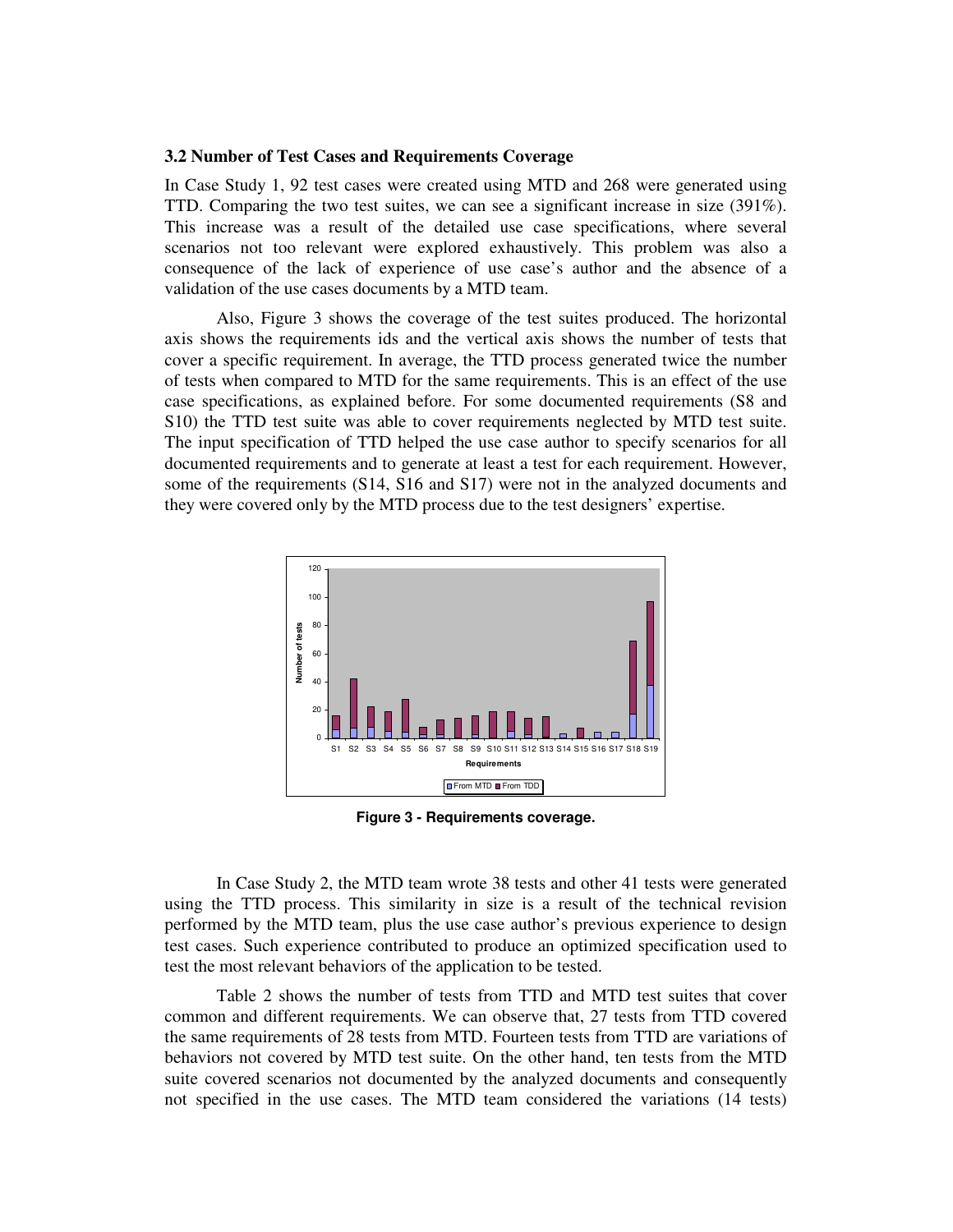generated by TTD very interesting. However, since the TTD suite was not run against the implementation, we could not measure their effectiveness to detect bugs.

| <b>Test Cases</b>           | TTD       | MTD |  |
|-----------------------------|-----------|-----|--|
| <b>Common</b>               | 77 I      | 78. |  |
| <b>Variation or Differs</b> | $\Lambda$ |     |  |
| <b>Total</b>                |           |     |  |

**Table 2 - Mapping tests according to covered requirements.** 

### **3.3 Demanded Effort**

Initially, the goals of Case Study 1 did not consider effort analysis and few effort metrics were collected. For this reason, only Case Study 2 had enough data to perform effort comparison between MTD and TTD processes. The design and technical review stages of the MTD process were used as the basis for this comparison. Figure 4 shows that the effort of using the TTD process was approximately half of MTD in both stages.



**Figure 4 – Effort in hours spent in design and technical review.** 

#### **4 Considerations About Using MBT and TaRGeT in the Practice**

We presented a high number of generated test cases. An alternative solution to cut out the big number of generated test cases, apart from specification reduction, is to apply some selection criteria as test purposes [Cartaxo 2006] or to avoid similar test cases [Cartaxo, Neto and Machado 2007].

The participants of the case studies gave some feedbacks about what they thing about MBT and TaRGeT tool. The use of natural language and document templates resulted in a reduced effort to create the behavior model of the application. The generated test cases were also more homogeneous. However, some of the users were not so comfortable with the template as we were expecting. Also, requirements documents used to create the use cases must be complete in order to achieve the maximal coverage.

The reduced effort using TTD suggests that it is faster to write and inspect use cases scenarios rather than writing and inspecting test cases. We can also support this